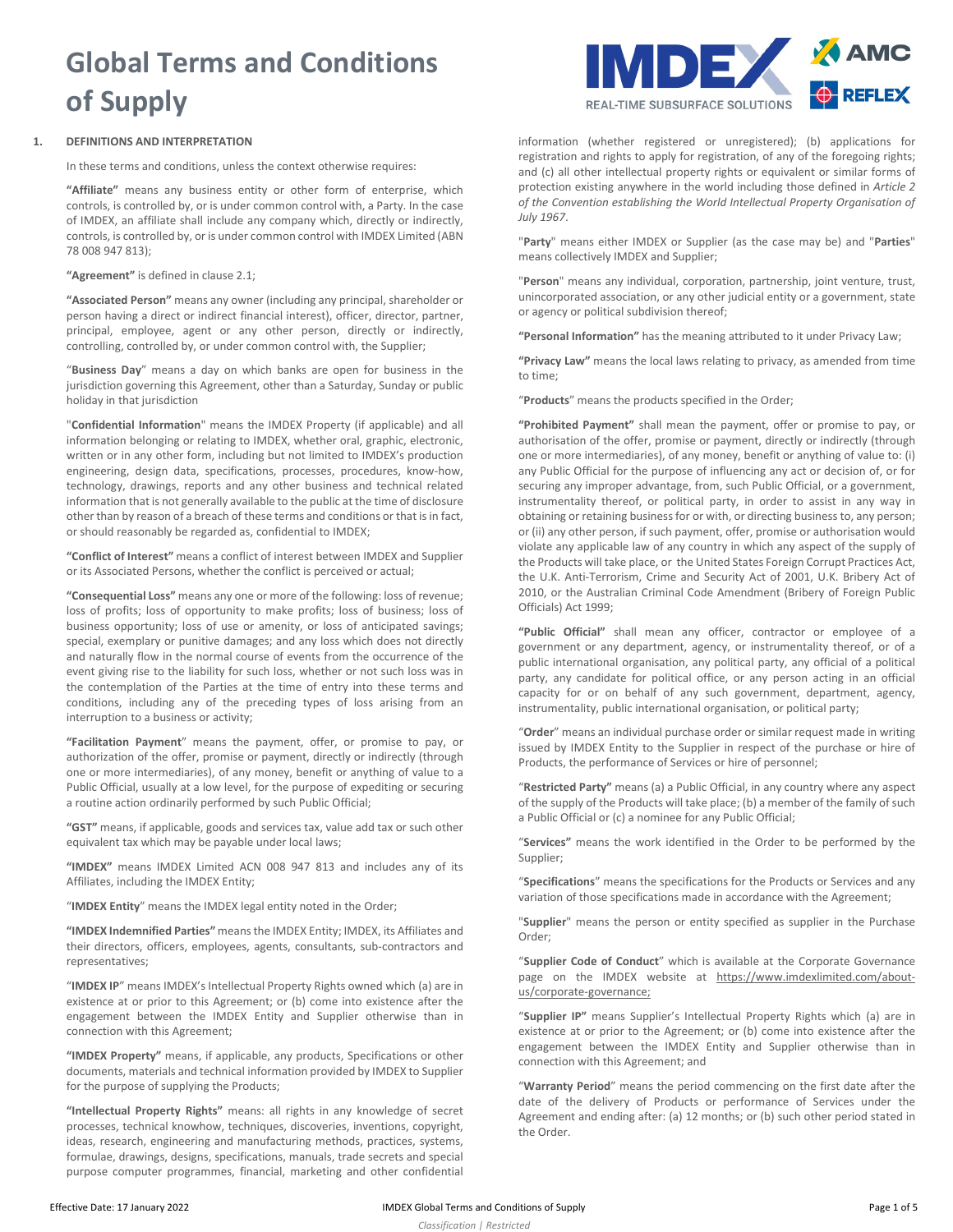## **2. APPLICATION**

- <span id="page-1-0"></span>2.1 The Agreement between the Parties is comprised of the following documents: (a) the Order; and (b) these Terms and Conditions of Supply.
- 2.2 The Supplier must supply the Products or Services in accordance with this Agreement.
- 2.3 The Agreement does not create any exclusive supply relationship between the Supplier and IMDEX. IMDEX is not obliged to procure any minimum level of Products or Services from the Supplier.
- 2.4 Any terms and conditions put forward by a Supplier in respect of a supply of Products or performance of Services will not be binding on IMDEX so far as they purport to amend, annul or vary any of these terms and conditions, unless specifically agreed to by IMDEX in writing.
- 2.5 Time is of the essence in regard to these terms and conditions, the delivery date of any Products or Services and all of Supplier's obligations.
- 2.6 Where the Agreement is entered into by the IMDEX Entity for and on behalf of IMDEX, the IMDEX Entity may exercise any rights provided for in the Agreement on behalf of any IMDEX Affiliates.

## **3. PRICE AND PAYMENT TERMS**

- 3.1 IMDEX Entity agrees to pay Supplier for the Products or Services supplied at the prices agreed between the Parties in writing. Prices must not be changed unless agreed by both Parties in writing.
- <span id="page-1-1"></span>3.2 Supplier will invoice IMDEX Entity upon or after delivery of an Order for Products or completion of performance of Services. Supplier shall send IMDEX Entity a detailed price invoice or invoices as instructed on the Order clearly stating the Order number, item numbers and containing all information required to be stated on a tax invoice for any GST purposes.
- <span id="page-1-2"></span>3.3 All payments to be made by IMDEX Entity to Supplier under these terms and conditions will be paid to Supplier by bank wire transfer within 60 days of receipt of an undisputed invoice from Supplier. Payments shall not operate as a waiver of any of the rights of IMDEX Entity under a Purchase Order or otherwise.
- 3.4 If IMDEX Entity pays for Products or Services upfront or prior to delivery, Supplier must hold all such payments on trust and for the benefit of IMDEX until the Products or Services are delivered to IMDEX Entity in accordance with these terms and conditions.
- 3.5 IMDEX Entity may withhold any payment due to Supplier or suspend the Agreement to such extent as may be necessary to protect IMDEX from loss because of a doubt that the Products will fulfill the requirements of a Order or breach (actual or potential) by Supplier of any of these terms and conditions, or due to a dispute relating to an invoice.
- 3.6 IMDEX Entity will provide notice of any intention to withhold payment or suspend the Agreement and, upon receipt of any such notice, the Supplier must suspend the performance of its obligations until such time as IMDEX Entity directs that the Agreement is no longer suspended.
- 3.7 IMDEX Entity may deduct or set-off from any money due or becoming due to Supplier under the Agreement any money due from the Supplier to IMDEX, including but not limited to:
	- (a) All debts, damages, costs, expenses or any other moneys due from the Supplier or its suppliers (subcontractors) to IMDEX under or by virtue of any provision of the Agreement, the supply or non-supply of Products or performance or non-performance of Services; and
	- (b) All costs, losses, charges, damages, liquidated sums and expenses which the IMDEX Entity may have paid or incurred and for which, the Supplier, its Affiliates or Associated Persons are liable to bear, pay or make reimbursement to IMDEX.

## **4. ORDERS FOR PRODUCTS**

#### **This clause only applies to the supply of Products**

- 4.1 Supplier agrees to deliver the Products as specified in the Order to IMDEX Entity.
- 4.2 Supplier shall perform any changes to an Order required by IMDEX Entity which may include additions to, or reductions in the quantity of Products. If IMDEX Entity is contemplating a change, notice shall be provided to Supplier, who shall

promptly advise IMDEX Entity of its reasonable effect on the delivery date.

- 4.3 No change shall be accepted by IMDEX Entity and IMDEX Entity shall not be liable to make any payment thereof to Supplier unless such change has been authorized by IMDEX Entity in writing.
- 4.4 If Supplier expects any delays in the delivery of the Products, it shall immediately notify IMDEX Entity and provide IMDEX Entity with a written action plan to remedy such delay. The provision of such notice and action plan by Supplier to IMDEX Entity shall in no way relieve Supplier of any of its obligations under these terms and conditions and shall not operate as a waiver of any of the rights of IMDEX under these terms and conditions.
- 4.5 Supplier shall take all necessary precautions to ensure that all Products delivered to IMDEX Entity are packaged in a safe and sufficient manner to avoid damage or loss to the Products whilst in transit and until delivered. Packaging of the Products shall comply with all applicable statutory requirements and/or codes of practice.
- 4.6 IMDEX Entity's acceptance of Products is without prejudice to any of its rights under these terms and conditions or any Order with Supplier.
- 4.7 Title in the Products shall pass to IMDEX upon the earlier of: (a) payment of the relevant invoice by IMDEX Entity or (b) acceptance of the Products by IMDEX Entity at the delivery point specified in the Order, whichever occurs first.
- 4.8 If the IMDEX Entity pays the relevant invoice and title in the Products passes to IMDEX before the Products have been delivered to the IMDEX Entity, any lien attributable to the Supplier will be extinguished on payment by IMDEX Entity and the Products shall be clearly marked by Supplier as IMDEX property and shall be stored separately from Supplier's property.
- 4.9 Risk shall remain with Supplier until delivery or acceptance of the Products by IMDEX Entity in accordance with the provisions of the Order, whichever shall be the later.

#### **5. PROVISION OF SERVICES**

## **This clause only applies to the provision of Services**

5.1 The Supplier will perform the Services identified in the Order for the IMDEX Entity.

#### **6. HIRE OF ITEMS**

## **This clause only applies to hire of items**

- 6.1 The Supplier will lease the Products identified in the Order to the IMDEX Entity.
- 6.2 Unless otherwise agreed in writing between the Parties, the Supplier must perform all maintenance of the Products on hire to IMDEX Entity at its own cost and risk.
- 6.3 The Supplier has the necessary title in or rights to the Products on hire to lease them to the IMDEX Entity.
- 6.4 IMDEX Entity will bear the risk of the hired Products from the time the hired Products are delivered to IMDEX Entity (at the delivery point agreed in the Purchase Order) until the hired Products are removed from the IMDEX Entity's custody. .

#### **7. SUPPLY OF PERSONNEL**

#### **This clause only applies to the supply of personnel**

- 7.1 The Supplier will provide personnel as specified in the Order to the IMDEX Entity.
- 7.2 All requested personnel will be employees of the Supplier. For the avoidance of doubt, there will be no employment relationship between the requested personnel and IMDEX.
- 7.3 The Supplier may only withdraw or replace personnel with the written consent of IMDEX Entity.

## **8. QUALITY AND DESCRIPTION**

8.1 The supply of Products by Supplier to IMDEX Entity shall: (a) conform strictly as to quantity, quality, description, and Specifications stated in the relevant Order or provided by IMDEX Entity (if applicable) and with all applicable statutory requirements; (b) be of sound materials and workmanship; (c) be fit for the purpose for which it is supplied under the relevant Order.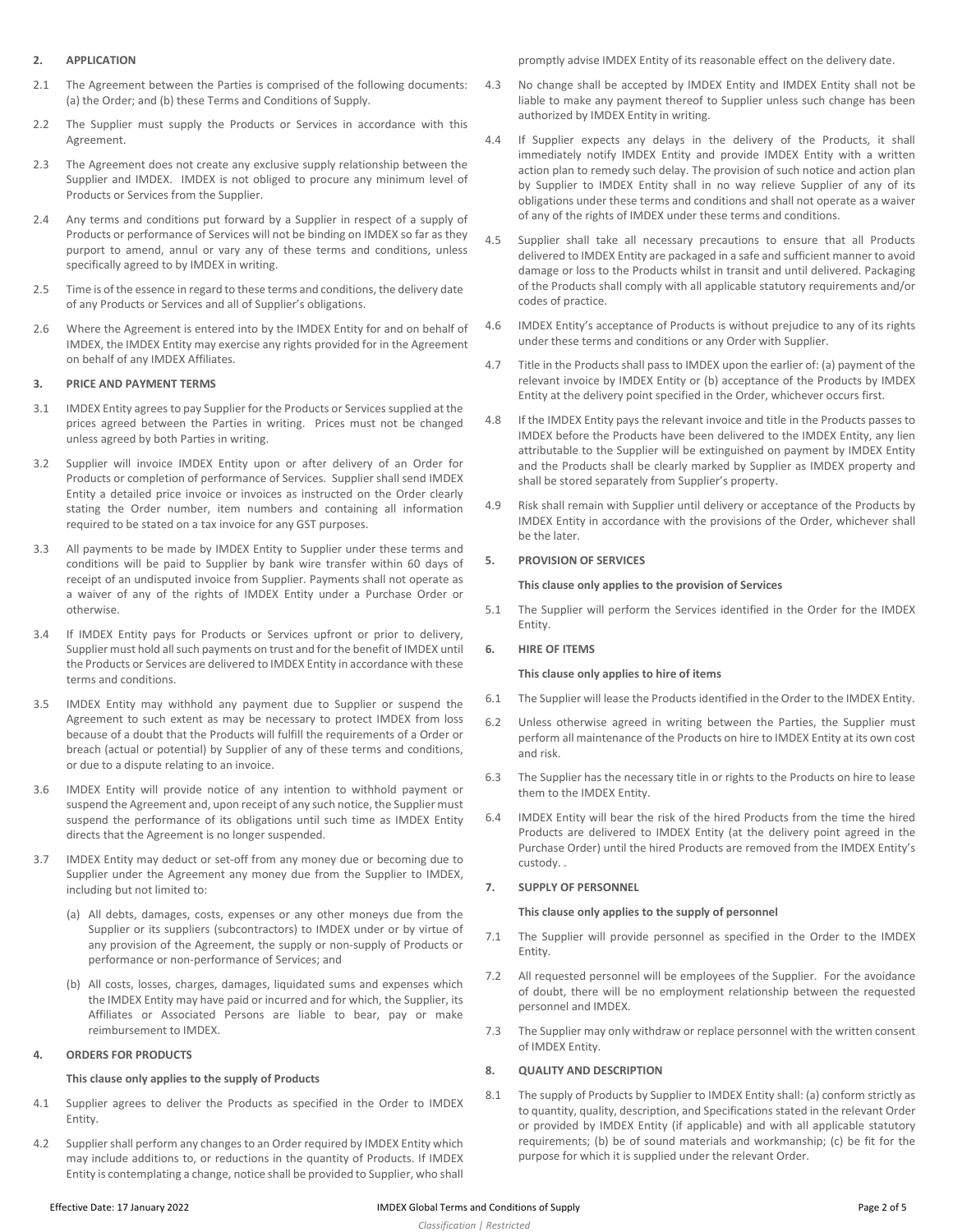8.2 All Services and work performed by Supplier under these terms and conditions shall be performed by suitably qualified and competent personnel and all equipment and tools used shall always be maintained in first class operating condition by Supplier.

## **9. DEFECTS**

- <span id="page-2-0"></span>9.1 Supplier shall be responsible for remedying within a reasonable time and at its expense any defect that may arise in the Products within the Warranty Period.
- 9.2 Supplier shall guarantee for a further period of 12 months all remedial work carried out under this warranty.
- 9.3 Where a defect arises within the Warranty Period but does not become apparent until that period has expired, Supplier's liability shall not cease merely because IMDEX Entity has been unable to give notice of the defect to Supplier within the Warranty Period.
- 9.4 If any defects which Supplier is obliged to remedy under this clause, are not remedied within a reasonable time, or circumstances render it impracticable for Supplier to do the same, IMDEX may do so itself or authorise a third party do the same, in either case at the Supplier's risk and with the Supplier indemnifying IMDEX's costs. This indemnity will survive termination or expiry of any agreement between the Parties relating to the Products and after the Warranty Period.

# **10. INSPECTION AND TESTING**

- 10.1 IMDEX Entity and its representatives shall always be granted access to any premises of Supplier and be allowed to: (a) inspect and test the Products at any time prior to acceptance or delivery, whichever shall be the later; and (b) audit Supplier management systems, operations and production process used to manufacture the Products for the purposes of ensuring satisfactory product quality. Unless otherwise specified, all Products will be subject to final inspection and acceptance by IMDEX Entity once they arrived at the nominated delivery point.
- 10.2 IMDEX Entity and its representatives shall have full power to reject any Products it considers to be defective or inferior in quality of material or workmanship and/or not in accordance with IMDEX's Specifications). Any work so rejected shall immediately be replaced or corrected as required by IMDEX Entity or its representatives, at Supplier's expense.

# **11. SUPPLIER COVENANTS AND WARRANTIES**

- 11.1 Supplier covenants and agrees that it will:
	- (a) Comply with all applicable laws, regulations, customs requirements and other legal requirements from time to time in force and which are binding on it or IMDEX, the business operations of it or IMDEX or any of its property or the property of IMDEX;
	- (b) Require its employees to use devices, guards, and proper safe operating procedures as are prudent in connection with the supply of the Products or performance of Services;
	- (c) Not remove or modify, nor permit the removal or modification of, any safety device, guard or warning sign;
	- (d) Not supply:
		- (i) any items that are on any prohibited product list provided by IMDEX to Supplier from time to time;
		- (ii) any items with components exceeding the amounts on any restricted product list provided by IMDEX to Supplier from time to time; nor
		- (iii) any items prohibited under applicable laws or regulations;
		- (iv) comply with any of IMDEX's policies provided by IMDEX to Supplier from time to time.
- <span id="page-2-1"></span>11.2 Supplier expressly warrants to IMDEX that:
	- (a) Products manufactured by Supplier and supplied to IMDEX Entity shall be: (i) supplied with due care and skill using the standard of diligence that would reasonably be expected from a prudent, expert and experienced provider of similar Products; (ii) of merchantable quality and fit for the purpose for which they are designed; and (iii) free from defects in material and workmanship as of the date of delivery of such Products to IMDEX Entity and the Warranty Period;
- (b) all information provided to IMDEX Entity in respect of Products supplied or Services provided or to be supplied to IMDEX Entity is accurate, complete and sufficient.
- 11.3 These warranties and IMDEX remedies set out in clauses [9.1](#page-2-0) and [11.2](#page-2-1) are in addition to any other rights and remedies of IMDEX pursuant to applicable law and equity.

# **12. IMDEX BUSINESS STANDARDS**

12.1 The Supplier must always comply with the IMDEX Supplier Code of Conduct which the Supplier warrants it has read and understood.

## *Bribery and corruption*

- 12.2 The Supplier warrants and represents that it will:
	- (a) not make, and has not made, in connection with any aspect of the supply of the Products or the performance of Services or any other transaction involving the Supplier, any Prohibited Payment or Facilitation Payment. Further, to the knowledge and belief of Supplier no other person has made or will make any Prohibited Payment or Facilitation Payment in connection with any aspect of the supply of the Products or performance of Services or any other transaction involving IMDEX;
	- (b) comply with the United States Foreign Corrupt Practices Act, the U.K. Anti-Terrorism, Crime and Security Act of 2001, U.K. Bribery Act of 2010, the Australian Criminal Code Amendment (Bribery of Foreign Public Officials) Act 1999;
	- (c) comply with any anti-corruption or anti-bribery laws of any country where any aspect of the supply of the Products or performance of Services takes place. It is the intent of this clause that no Prohibited Payments will be made by Supplier which would have the purpose or effect of public or commercial bribery, pay-offs, corruption, kickbacks or other unlawful or improper means of obtaining or retaining business for or with, or directing business to, the Supplier, its Affiliates or Associated Persons.

## *Modern Slavery*

- 12.3 The Supplier warrants and represents that it will:
	- (a) ensure that it and its subcontractors (and to the extent practicable, its other suppliers and business partners) will comply with all applicable laws, statutes, and regulations in force pertaining to modern slavery (which is deemed to include forced labour, human trafficking, and child labour) and take appropriate steps to meet international standards around modern slavery where these set a higher standard than domestic law; and
	- (b) provide information as to the steps it is taking to meet such standards upon request.

#### *Conflicts of Interest*

- 12.4 The Supplier warrants and represents that it and its Associated Persons:
	- (a) are not or will not become a Restricted Party;
	- (b) will declare any Conflict of Interest prior to entering into any Agreement for Products or Services with IMDEX, and in any event as soon as a Conflict of Interest comes to the attention of Supplier.

#### *Maintenance of books and records*

- 12.5 The Supplier must maintain accurate and complete records in reasonable detail of all documents relating to the supply of the Products or performance of Services for a period of 6 years, or any longer period as required by any applicable law, following expiry or termination of the Agreement.
- 12.6 The Supplier will, upon request, permit IMDEX to audit and examine any books and financial records necessary for the verification of compliance with the Supplier's representations, warranties, and undertakings in the relevant Order. The Supplier will allow IMDEX to access to its premises and personnel to conduct any audit.

## **13. COMPANY PROPERTY**

13.1 If IMDEX Entity provides any IMDEX Property to Supplier: (a) Supplier shall only use the IMDEX Property for the purpose of producing and supplying the Products to IMDEX Entity; (b) Supplier agrees to use the IMDEX Property only in accordance with these terms and conditions; (c) Supplier will not use the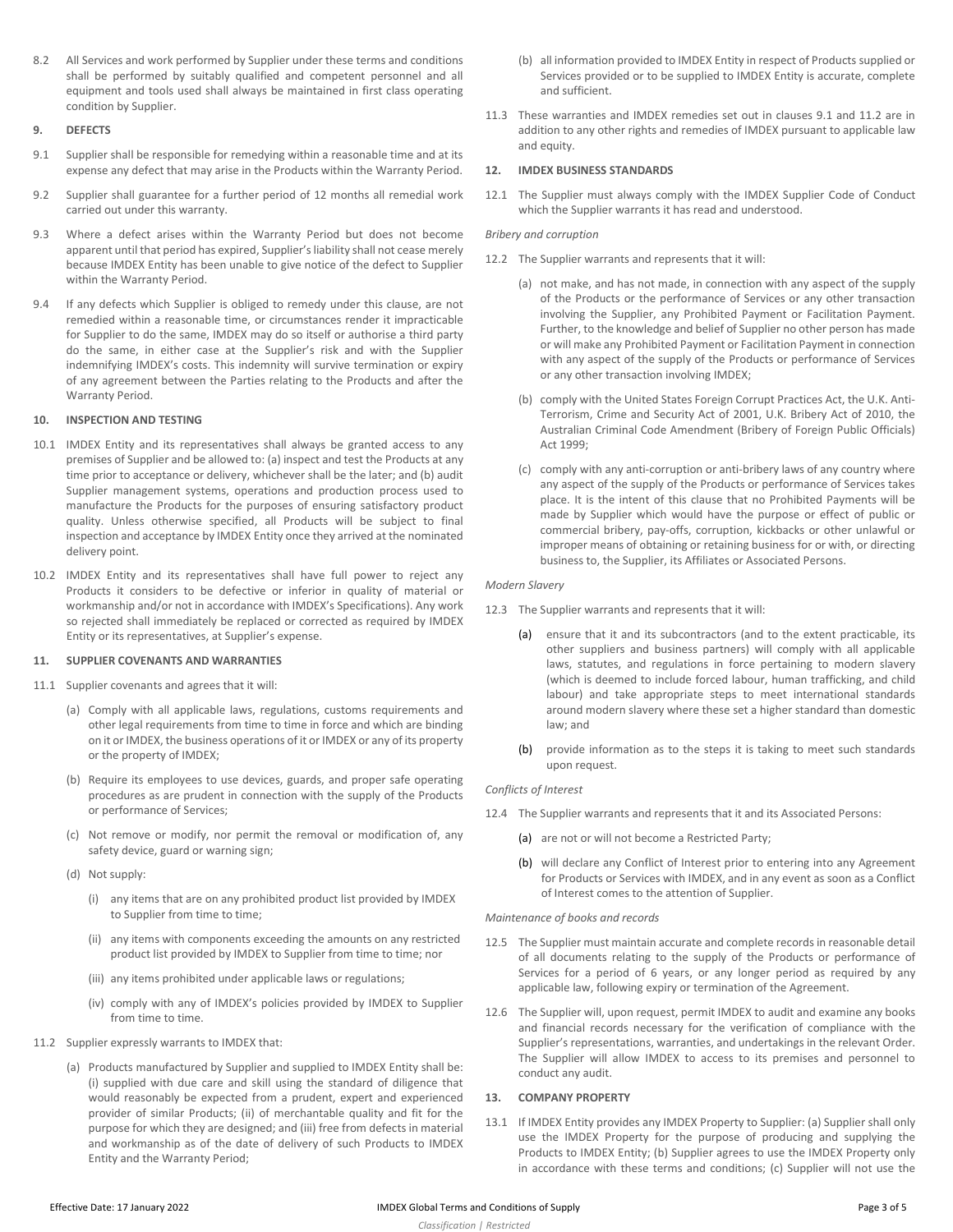IMDEX Property to produce Products for sale to any other party without IMDEX Entity's prior written consent; (d) Supplier will maintain the IMDEX Property in its original operating condition except for ordinary wear and tear; and (e) Supplier agrees to immediately notify IMDEX Entity on any and all conditions that may require IMDEX Property maintenance or repair.

- 13.2 Supplier acknowledges and agrees that all IMDEX Property shall be and remain the exclusive property of IMDEX and no right, title or interest in the IMDEX Property shall transfer to Supplier at any time.
- 13.3 Immediately on the written request of IMDEX Entity or on the expiration or termination of the supply of the Products or performance of Services, for any reason, Supplier shall return the IMDEX Property to IMDEX Entity or make the IMDEX Property available for collection by IMDEX Entity at its own cost.
- 13.4 Supplier shall indemnify IMDEX and IMDEX Indemnified Parties in respect of all loss, expense, damage, claim and liability incurred by IMDEX Indemnified Parties arising in connection with the operation, handling, or transportation of any IMDEX Property while the IMDEX Property is in the possession or control of Supplier.

#### **14. SECURITY INTEREST**

- 14.1 To the extent that a security interest arises in relation to IMDEX Property provided to the Supplier under these terms and conditions in favour of IMDEX as the secured party, the Supplier acknowledges that the security interest will attach to any proceeds or any accession.
- 14.2 The Supplier must not and will not be entitled to lodge any lien or security interest that arises in relation to the Agreement, including in relation to IMDEX Property, without the prior written approval of the IMDEX Entity.

#### **15. LIABILITY AND INDEMNITY**

- 15.1 Neither Party shall be liable to the other Party or any of its Affiliates or representatives for any Consequential Loss.
- <span id="page-3-1"></span>15.2 Subject to clause [15.3](#page-3-0) the Supplier will indemnify (and keep indemnified) IMDEX and IMDEX's Indemnified Parties from and against all liabilities and costs suffered or incurred by IMDEX arising directly or indirectly from any:
	- (a) breach by the Supplier or its personnel of these terms and conditions;
	- (b) negligent act or omission by the Supplier or its personnel arising out of or in any way related to the supply of the Products or performance of Services;
	- (c) breach by Supplier of any third party's Intellectual Property Rights in the supply of the Products or provision of the Services;
	- (d) false, incorrect, inaccurate, incomplete, or misleading information provided by Supplier to IMDEX whether in respect of the Products or Services or otherwise; and
	- (e) claim made against IMDEX by any of the Supplier's personnel in respect of relevant legislation concerning income tax, workers' compensation, annual leave, long service leave, superannuation or any applicable award, determination, or agreement of a competent industrial tribunal.
- <span id="page-3-0"></span>15.3 The Supplier will not be liable under claus[e 15.2](#page-3-1) to the extent that the liability was caused, or contributed to, by (as the case requires) the negligent acts or omissions or willful misconduct of IMDEX Entity.

#### **16. INSURANCE**

- 16.1 Supplier shall ensure that it carries and maintains appropriate insurance, with insurers acceptable to IMDEX Entity, including but not limited to:
	- (a) employer's liability insurance and/or workers' compensation insurance as appropriate to comply fully with all applicable laws;
	- (b) automobile public and passenger liability insurance having a limit of not less than USD \$5 million (or equivalent in other currencies); and
	- (c) general liability insurance having a limit of not less than USD \$5 million (or equivalent in other currencies) single limit any one occurrence covering all operations of the insured including without prejudice to the Supplier's obligations under this Agreement
- 16.2 Supplier must provide evidence of insurances held, at the request of IMDEX Entity.
- 16.3 Supplier shall ensure that all such insurances waive all rights of subrogation

against IMDEX. Supplier shall remit certificates evidencing said insurances, confirming names of insurers, policy numbers and expiration dates upon the request of IMDEX Entity.

#### **17. CONFIDENTIALITY**

- <span id="page-3-2"></span>17.1 Supplier may receive, possess or otherwise acquire Confidential Information of IMDEX, and Supplier acknowledges that the Confidential Information is the property of, confidential to and a trade secret of IMDEX. Supplier must:
	- (a) keep the Confidential Information confidential and not directly or indirectly disclose, divulge or communicate that Confidential Information to, or otherwise place that Confidential Information at the disposal of any other person without the prior written approval of IMDEX;
	- (b) take all steps to secure and keep secure all the Confidential Information coming into its possession or control;
	- (c) not use the Confidential Information for its personal benefit or for the benefit of any person or entity other than IMDEX and only use the Confidential Information to the extent necessary to perform its obligations under these terms and conditions;
	- (d) not memorise, modify, reverse engineer or make copies, notes or records of the Confidential Information for any purpose other than in connection with the performance of its obligations under these terms and conditions;
	- (e) only disclose Confidential Information to those of its employees strictly on a "need to know basis" for the purpose of performing its obligations under these terms and conditions; and
	- (f) take all steps to ensure that its employees always comply with the terms of this claus[e 17.1.](#page-3-2)
- 17.2 If Supplier becomes aware of any unauthorised access to, use or disclosure of the Confidential Information, Supplier shall:
	- (a) immediately notify IMDEX Entity in writing, giving all available details to IMDEX Entity; and
	- (b) do everything necessary to remedy the unauthorised access to, use or disclosure of Confidential Information.
- 17.3 Immediately on the written request of IMDEX for any reason, Supplier shall:
	- (a) cease the use of all Confidential Information;
	- (b) deliver to IMDEX Entity all documents and other materials in its possession or control containing, recording, or constituting that Confidential Information, or make the Confidential Information available for collection by IMDEX Entity at its own cost or, at the option of IMDEX Entity, destroy, and undertake to IMDEX that it has destroyed, those documents and materials; and
	- (c) for Confidential Information stored electronically, permanently delete that Confidential Information from all electronic media on which it is stored, so that it cannot be restored.

#### **18. INTELLECTUAL PROPERTY**

- 18.1 The Supplier remains the owner of the Supplier IP.
- 18.2 The Supplier grants IMDEX a non-exclusive, transferable, royalty free, irrevocable, sub-licensable and perpetual licence to use (including reproduce, modify or adapt) all Supplier IP necessary to benefit from the Products or Services.
- 18.3 IMDEX remains the owner of the IMDEX IP.
- 18.4 IMDEX grants (or procure the grant) to the Supplier, a non-exclusive, nontransferable, revocable and royalty free licence to use the IMDEX IP for the sole purpose of providing the Products.
- 18.5 IMDEX shall be the sole owner of, and be entitled to the full and unrestricted right, including the right to apply for patent or other protection in its own name, to exploit any invention, technical information or know-how, any intellectual property developed during the supply of the Products. For the avoidance of doubt, the Parties acknowledge and agree that any invention, improvement, design, or other work in which Intellectual Property Rights may subsist (**Works**) that is developed or originated by the Supplier based in whole or in part on the Confidential Information and as a deliverable under this Agreement will be owned exclusively by IMDEX and that all rights, title and interest in the Works